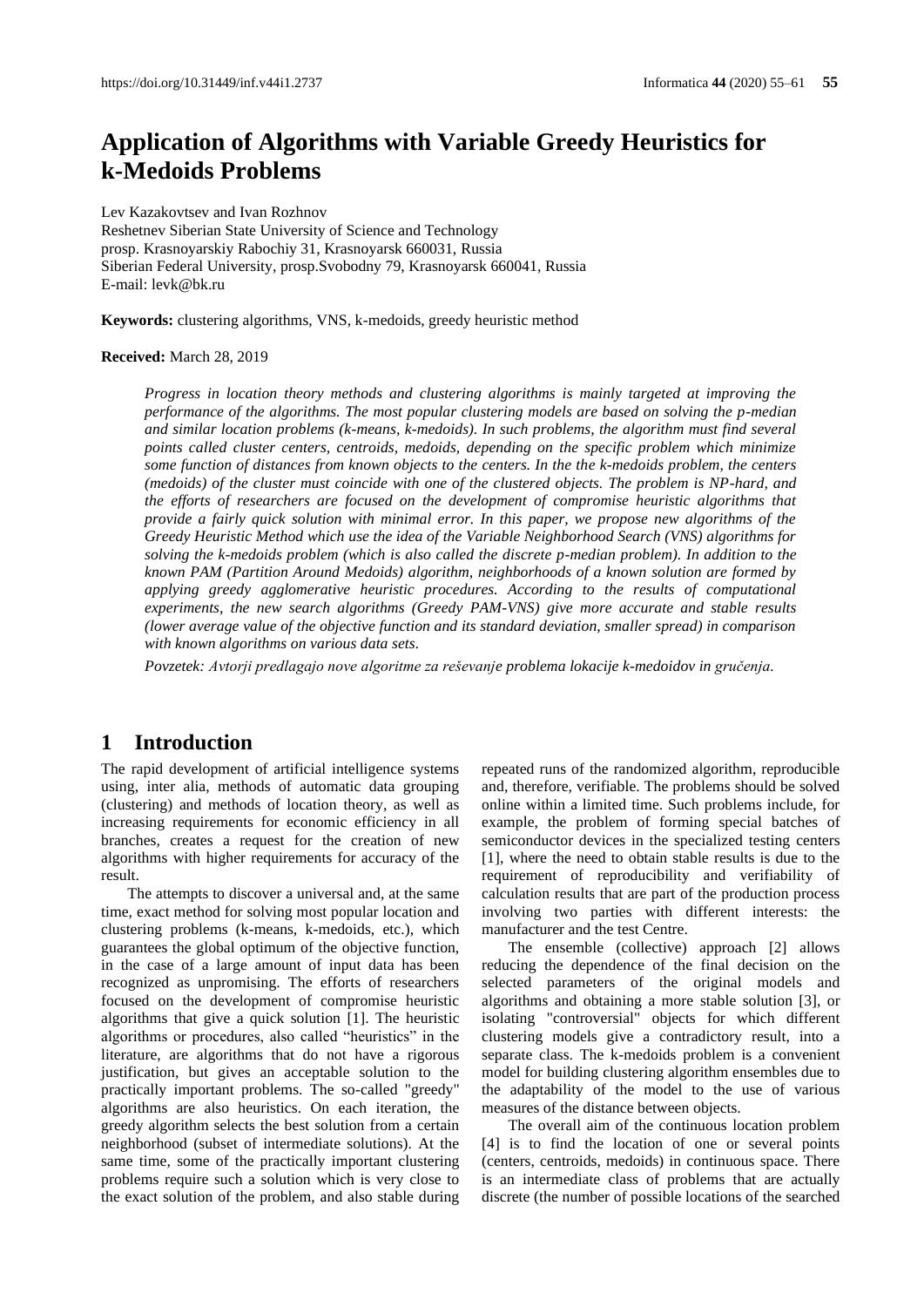points is finite), operating with concepts characteristic of the continuous problems. In particular, such is the the kmedoids problem [5, 6] (also called the discrete p-median problem [7] in the scientific literature). The main parameters of all such problems are the coordinates of the objects and the distances between them [8-10]. The aim of the continuous p-median problem [8] is to find k points (centers, centroids, medians, cluster medoids), such that the sum of weighted distances from N known points, called demand points, consumers, objects or data vectors depending on the formulation of a specific problem, to the nearest of the k centers reaches its minimum.

The allocation problems with Euclidean, Manhattan (rectangular), Chebyshev metrics are well studied (all these metrics are particular cases of metrics based on Minkowski lp-norms [11]), and many algorithms have been proposed for solving the Weber problem for these metrics. In particular, the well-known Weisfeld procedure [12] was generalized for metrics based on Minkowski norms.

If the distance is Euclidean  $L(X_j, A_i) =$  $\sqrt{\sum_{k=1}^{d}(x_{j,k} - a_{i,k})^2}$ , we have the p-median problem. Here, *X<sub>j</sub>*=(*x*<sub>*j*,1</sub>,…,*x*<sub>*j*,*k*</sub>) ∀*j* =  $\overline{1, p}$ , *A<sub>i</sub>*=(*a*<sub>*i*,1</sub>,…,*a*<sub>*i*,*d*</sub>) ∀*i* =  $\overline{1, N}$ . If the squared Euclidean metric is used,  $L(X_j, A_i) =$  $\sum_{k=1}^{d} (x_{j,k} - a_{i,k})^2$ , we have the k-means problem. Vectors  $A_1, \ldots, A_N$  are data vectors in a *d*-dimensional space,  $A_i = (a_{i,1},...,a_{i,d})$ ,  $A_i \in \mathbb{R}^d$   $A_i \in \mathbb{R}^d$ .

In the k-medoids model and problem, cluster centers  $X_j = (x_{j,1},...,x_{j,k})$  called medoids, are searched among the known points *Ai*, and this is a discrete optimization problem.

The most popular algorithm for the k-medoid problem, Partitioning Around Medoids (PAM) algorithm, was created by L. Kaufman and P. J. Rousseeuw) [13]. It is very similar to the k-means algorithm. Both algorithms divide a lot of objects into groups (clusters) and both are based on attempts to minimize the error (total distance) on each iteration. The PAM algorithm works with medoids, objects that are part of the original set and representing the cluster in which they are included, and the k-means algorithm works with centroids, which are artificially created objects representing a cluster. The PAM algorithm divides a set of *N* objects into *k* clusters (*k* is a parameter of the algorithm). This algorithm operates the pre-calculated distance matrix between objects, its aim is to minimize the distance between the medoid of each cluster and other objects included in the same cluster.

For discrete optimization problems, the local search methods are the most natural and visual [14]. Such problems include the location problems, building networks, schedules, etc. [15-18]. The standard local descent algorithm starts with some initial solution  $x_0$  (in our case, the initial set of medoids) chosen randomly or with the use of some additional algorithm. At each step of a local descent, the current solution is transformed into to the neighboring solution with a smaller value of the

objective function until a local optimum is reached. At each step of local descent, the function of neighborhood *O* defines a set of possible directions of local search. Very often this set consists of several elements and there is a certain freedom in choosing the next solution. On the one hand, when choosing a neighborhood, it is desirable to have a set of  $O(X)$  as small as possible in order to reduce the complexity of a single step. On the other hand, a wider neighborhood can lead to a better local optimum. A possible way to resolve this contradiction is to develop complex neighborhoods, the size of which can be varied during local search [19].

In this paper, we propose the use of local search algorithms that contain greedy agglomerative heuristic procedures, as well as the well-known PAM algorithm, using an idea of the Variable Neighborhood Search (VNS) [20]. It is shown that new VNS algorithms have advantages over the standard PAM algorithm and are competitive in comparison with the known genetic algorithms of the Greedy Heuristics Method for the considered problem [21].

### **2 Idea of new algorithms**

Local search methods have been further developed into metaheuristics [22]. We consider one of them, called the Variable Neighborhoods Search [23, 24]. The idea is to systematically vary the neighborhood function during a local search. Flexibility and efficiency explain its competitiveness in solving NP-hard problems, in particular, p-median problems [25], clustering and location problems [26, 27].

Let us denote by  $N_k$ ,  $k=1,..k_{max}$ , the finite set of neighborhood functions preselected for local search. The proposed method with variable neighborhoods relies on the fact that a local minimum in one neighborhood is not necessarily a local minimum in another neighborhood, and the global minimum is the local minimum in all neighborhoods [14]. In addition, on average, local minima are closer to the global than a randomly selected point, and they are located close to each other. This allows us to narrow the search area for a global optimum using information about local optimums already detected. This hypothesis forms the basis for various crossover operators for genetic algorithms [28] and other approaches.

The deterministic local descent with variable neighborhoods (VND) implies a fixed order of changing neighborhoods and finding a local minimum relative to each of them. Probabilistic local descent with variable neighborhoods differs from the previous VND method by a random selection of points from the neighborhood  $O_k(X) \in N_k$ . The stage of finding the best point in the neighborhood is omitted. The probabilistic algorithms are most productive in solving problems of large dimension, when the use of a deterministic version requires too much machine time to perform one iteration.

The basic local search scheme with variable neighborhoods is a combination of the two previous options [23].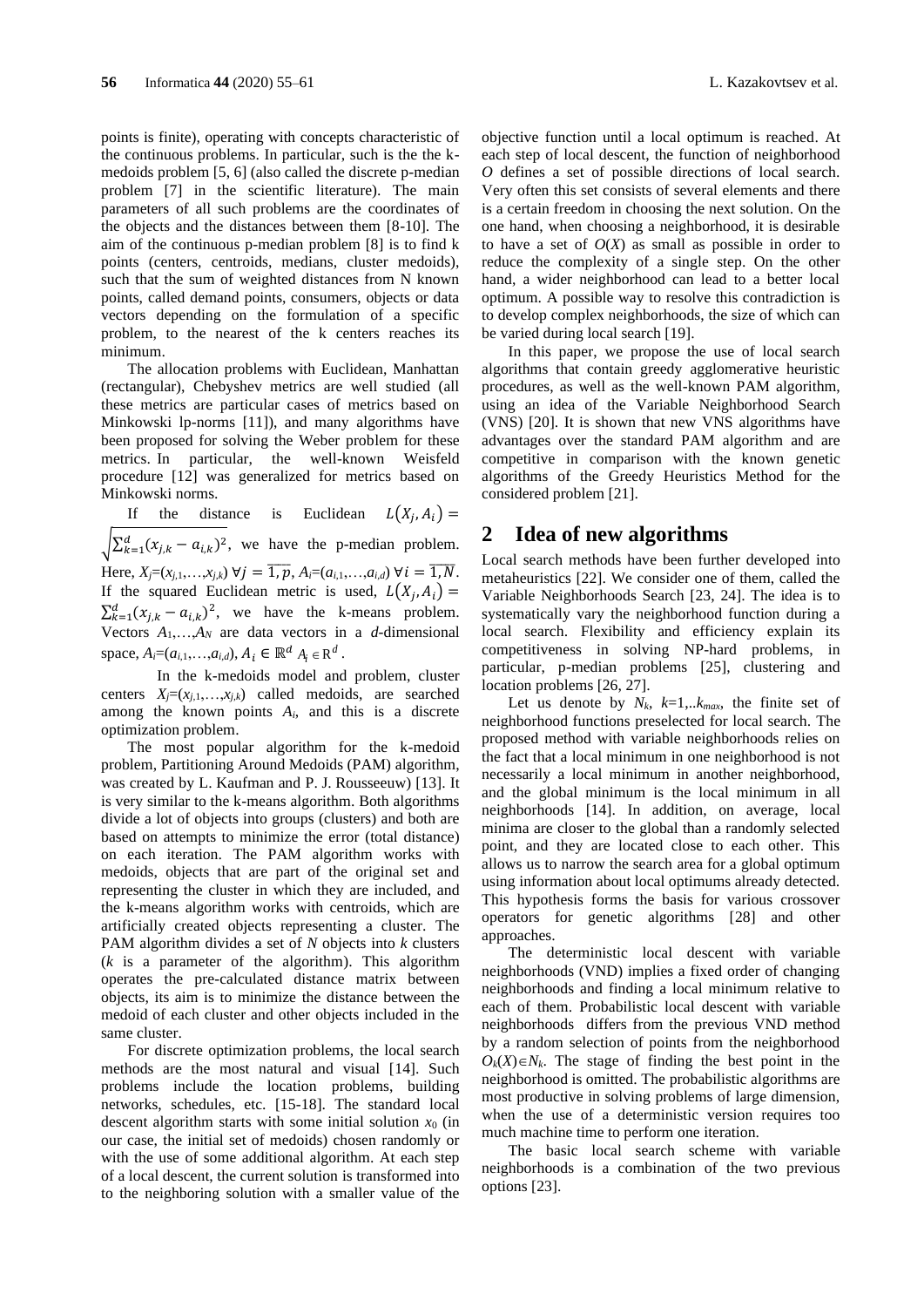VNS algorithm

Step 1. Choose the neighborhoods  $O_k$ ,  $k = 1$ , ..  $k_{max}$ , and the starting point *x*.

Step 2. Repeat until the stopping criterion is satisfied.

 $2.1. k \leftarrow 1.$ 

2.2. Repeat until *k*≤*kmax*:

2.2.1. Randomly select a point  $x' \in O_k(x)$ ;

2.2.2. Apply a local descent from the starting point *x'*. The resulting local optimum is denoted by *x"*;

2.2.3. if  $F(x'') < F(x)$ , then it is assumed that  $x \leftarrow x''$ ,  $k$  ← 1, otherwise  $k$  ←  $k$  + 1.

We can use the time limitation or maximum number of iterations as the stop criterion. In the case of largescale problems, the complexity of performing one iteration becomes very large and new approaches are needed to develop effective local search methods.

A popular idea in solving continuous clustering problems is the use of genetic algorithms (GA) and other evolutionary approaches to improve the results of local search [29-31]. Many of these evolutionary algorithms recombine the initial solution obtained by one of the simple local search algorithms.

The PAM procedure consists of two phases: BUILD and SWAP:

- In the BUILD phase, primary clustering is performed, during which *k* objects are successively selected as medoids.

- The SWAP phase is an iterative process in which the algorithm makes attempts to improve some of the medoids. At each iteration of the algorithm, a pair is selected (medoid and non-medoid) such that replacing the medoid with a non-medoid object gives the best value of the objective function (the sum of the distances from each object to the nearest medoid). The procedure for changing the set of medoids is repeated as long as there is a possibility of improving the value of the objective function.

Algorithm 1 (PAM procedure).

Initialization (if needed):

1. Select *k* objects as a set of medoids (if such set is not given).

2. Build a distance matrix if needed.

*Build Phase:*

3. Assign each object to the nearest medoid.

*Swap Phase:*

4. For each cluster, find objects that reduce the average distance, and if there are such objects, select those that reduce it most strongly, as a medoid.

5. If at least one medoid has changed, return to Step 3, otherwise stop the algorithm.

The following algorithm is the basic algorithm of the Greedy Heuristics Method [1] for clustering problems. His idea is that initially some unacceptable solution with an excessive number of centers / medoids is selected, which is then gradually reduced to a solution with a given number of centers.

Algorithm 2. Basic greedy agglomerative heuristic procedure.

Required: the initial number of clusters *K*, the required number of clusters *k <K*.

1. Randomly choose an initial solution with *K* cluster centers  $S = \{X_1, ..., X_k\}$  if it is not given.

2. Execute Algorithm 1 with the initial solution *S*, store a new (improved) solution to *S*.

3. If  $K = k$ , then stop.

4. For each  $i' \in \{1, K\}$  perform:

4.1. Get a truncated set  $S \leftarrow S \{X_i\}$ .

4.2. Run Algorithm 1 with the initial solution *S'*. In this case, Algorithm 1 is limited to only one iteration. Store the achieved value of the objective function (1) to  $F'$ <sup>*i*</sup>  $\cdot$ </sup>.

4.3. Next iteration of loop 4.

5. Find the index  $i'' = \arg \max_{i' = \overline{1,k}} F_{i'}$ .

6. Get a truncated set  $S \leftarrow S \{X_i'\}$ , improve it with Algorithm 1, then go to step 3.

This procedure forms the basis for three new procedures that use the centers/medoids of some second known feasible solution to compile an intermediate infeasible solution with an excessive number of clusters *K*.

Algorithm 3. Greedy procedure # 1.

Given: multiple cluster centers  $S = \{X'$ <sub>1</sub>, ...,  $X'$ <sub>k</sub>} and *S*''= {*X*''1,…, *X*''k}.

1. For each  $i' \in {\overline{1,k}}$  perform:

1.1. Combine element by element sets *S'* and *S''*:  $S \leftarrow S' \cup \{X''_{i'}\}.$ 

1.2. Run the basic greedy heuristic (Algorithm 2) with *S* as the initial solution. The result obtained (the resulting set, as well as the value of the objective function) is memorized.

2. Return the best (by the value of the objective function) solution among the solutions obtained in step 1.2.

A simpler, but more demanding in terms of computing resources version of the similar algorithm is presented below.

Algorithm 4. The greedy procedure # 2.

- 1. Form a unified set  $S \leftarrow S' \cup S''$ .
- 2. Run Algorithm 2 with *S* as the initial solution.

An intermediate variant is suggested in [21]. There, the Algorithm 2 starts from the set *S'* united with a randomly chosen subset of *S*.

Algorithm 5. The greedy procedure #3.

1. Choose random  $r' \in [0,1)$ . Assign  $r \leftarrow [(k/2-2)$ *r*'2]+2. Here, [.] is the integer part.

2. Repeat *k-r* times:

2.1. Form a randomly selected subset of *S'''* of the *r*  elements of the set *S''*. Join the sets  $S \leftarrow S' \cup S'''$ .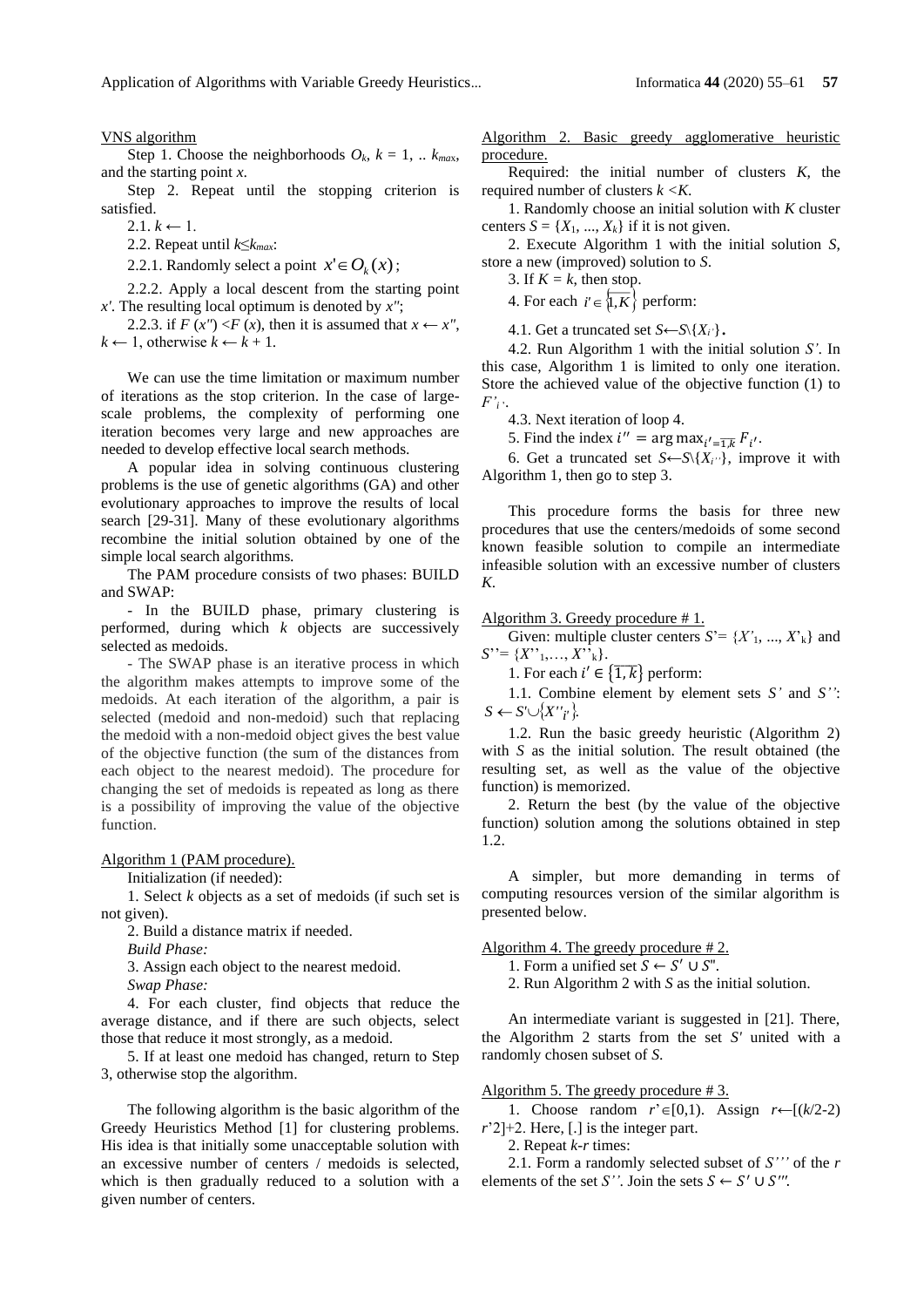2.2. Run Algorithm 2 with this set *S* as the initial solution.

3. Return the best (in terms of the objective function) among the solutions obtained in step 2.2.

These heuristic procedures, which are local search algorithms in the neighborhood of a known ("parent") solution represented by the set *S'*, can be used as a part of various global search strategies. At the same time, as the neighborhoods of this solution *S'* are formed by adding elements from the other known solution *S''* and eliminating the excessive elements from the unified solution using the basic greedy agglomerative heuristic procedure.

The search in such neighborhoods is made by Algorithms 3-5. Thus, these algorithms search in some neighborhoods of the solution *S'*, and the second known solution *S''* is a randomly selected parameter of this neighborhood. The general idea of the new Variable Neighborhood Search algorithms neighborhoods for solving the k-medoids problem is given below:

#### Algorithms 6. PAM-VNS.

1. Run Algorithm 1 from a random initial solution, store the resulting set of medoids to *S*.

2. Assign  $O \leftarrow O_{start}$  //*comment:*  $O_{start}$  *is the initial number of neighborhood type).*

3. Assign  $i \leftarrow 0$ ,  $j \leftarrow 0$ ; (the number of unsuccessful iterations in a particular neighborhood and as a whole by the algorithm).

4. Run Algorithm 1 from the random initial solution, get the solution *S'*.

5. Depending on the value of *O* (values 1, 2 or 3 are allowed), run Algorithm 3, 4 or 5 with the initial solutions *S* and *S'*.

6. If the result (by the objective function value) is better than *S*, then replace *S* with this new result, assign *i*=0, *j*=0, go to Step 5.

7. Assign *i*←*i*+1;

8. If *i* <*imax*, then go to Step 4.

9. Assign  $i \leftarrow 0$ ,  $j \leftarrow j$  +1. Switch to a new neighborhood type:  $O=O+1$ ; if  $O>3$ , then assign  $O=1$ ;

10. If  $j > j_{max}$ , or other stop conditions are satisfied (maximum running time), then STOP. Otherwise, go to Step 5.

The values of the two control parameters are important: the number of ineffectual searches in the current neighborhood *imax*, and the number of ineffectual switching of the neighborhoods *jmax*. We used the values  $i_{max} = 2k$ ,  $j_{max} = 2$ .

In addition, important control parameter  $O_{\text{start}}$ , which specifies the number of the starting neighborhood type. We performed our experiments with all its possible values (1, 2 and 3). Depending on this value, the algorithms are designated below, respectively, PAM-VNS1, PAM-VNS2, PAM-VNS3. In these versions of Algorithm 6, the number of elements in *S'* is equal to the number of elements in *S: |S|=|S'|=k*. In special versions called PAM-VNS1-R, PAM-VNS2-R, PAM-VNS3-R,

the number of elements (medoids) in *S'* is chosen randomly,  $S' \in \{2, 2k\}$ .

### **3 Computational experiments**

In the description of the computation experiments, we used the following abbreviations of the algorithm names: PAM is the classical PAM algorithm in multi-start mode; PAM-VNS1, PAM-VNS2, PAM-VNS3, PAM-VNS1-R, PAM-VNS2-R, and PAM-VNS3-R are variations of Algorithm 6; GA-FULL is the genetic algorithm with a greedy heuristic for the k-medoids problem [1]; GA-ONE is a new genetic algorithm with greedy heuristic [1] where Algorithm 3 is used as a crossing-over procedure.

As test data sets for our experiments, we used the results of non-destructive test tests of prefabricated production batches of semiconductor devices (Tables 1- 7), datasets from repositories UCI [32] and Clustering basic benchmark [33]. In our experiments, we used the DEXP computing system (4-core Intel® Core ™ i5-7400 CPU 3.00 GHz, 8 GB of RAM).

For all data sets, 30 attempts were made with each of the 9 algorithms. In every attempt, we fixed the best achieved results. The best values of the objective function (minimum value, mean value, median value and standard deviation) are highlighted in bold italics, the smallest of the best values is additionally highlighted. We used the T-test and the Wilcoxon signed rank test [34, 35] (significance level 0.01 for both tests). Note: "↑", "⇑": the advantage of the best of new algorithms over known algorithms is statistically significant ("↑" for the t-test, and "⇑" for the Wilcoxon test); "↓", "⇓": the disadvantage of the best new algorithms compared to known algorithms is statistically significant; "<sup>↑</sup>, "<sup>0</sup>": advantage or disadvantage is statistically insignificant.

Table 4 presents the results of the new algorithm in comparison with known evolutionary algorithms that have worked well in solving this problem [1].

In Table 4, we use the following abbreviations [1]:

- GA a genetic algorithm with uniform stochastic crossingover procedure,
- GAGH is the genetic algorithm with greedy heuristic #3 as crossingover procedure,
- LS is the local search by PAM algorithm in

|             | Objective function value |                               |        |           |  |  |  |
|-------------|--------------------------|-------------------------------|--------|-----------|--|--|--|
| Algorithm   | (sum of distances)       |                               |        |           |  |  |  |
|             | Min                      | Median<br>Standard<br>Average |        |           |  |  |  |
|             | (the best)               | among 30                      |        | deviation |  |  |  |
|             | attempt)                 | attempts                      |        |           |  |  |  |
| PAM         | 1 654,4                  | 1 677,4                       | 1679.5 | 12,2445   |  |  |  |
| PAM-VNS1    | 1 554,3                  | 1 566,7                       | 1565,7 | 7.4928    |  |  |  |
| PAM-VNS2    | 1558,0                   | 1 566,1                       | 1566,5 | 5,0686    |  |  |  |
| PAM-VNS3 ↑↑ | 1 555,1                  | 1563,9                        | 1564,9 | 3,9161    |  |  |  |
| GA-FULL     | 1 599,2                  | 1 637,6                       | 1636,2 | 25,5365   |  |  |  |
| GA-ONE      | 1589,9                   | 1 614.8                       | 1615,4 | 13,5342   |  |  |  |

Table 1: Comparative results of computational experiments with data set 3OT122A (767 data vectors, 13 attributes) 10 clusters, 60 seconds for each attempt, 30 attempts, Manhattan distance.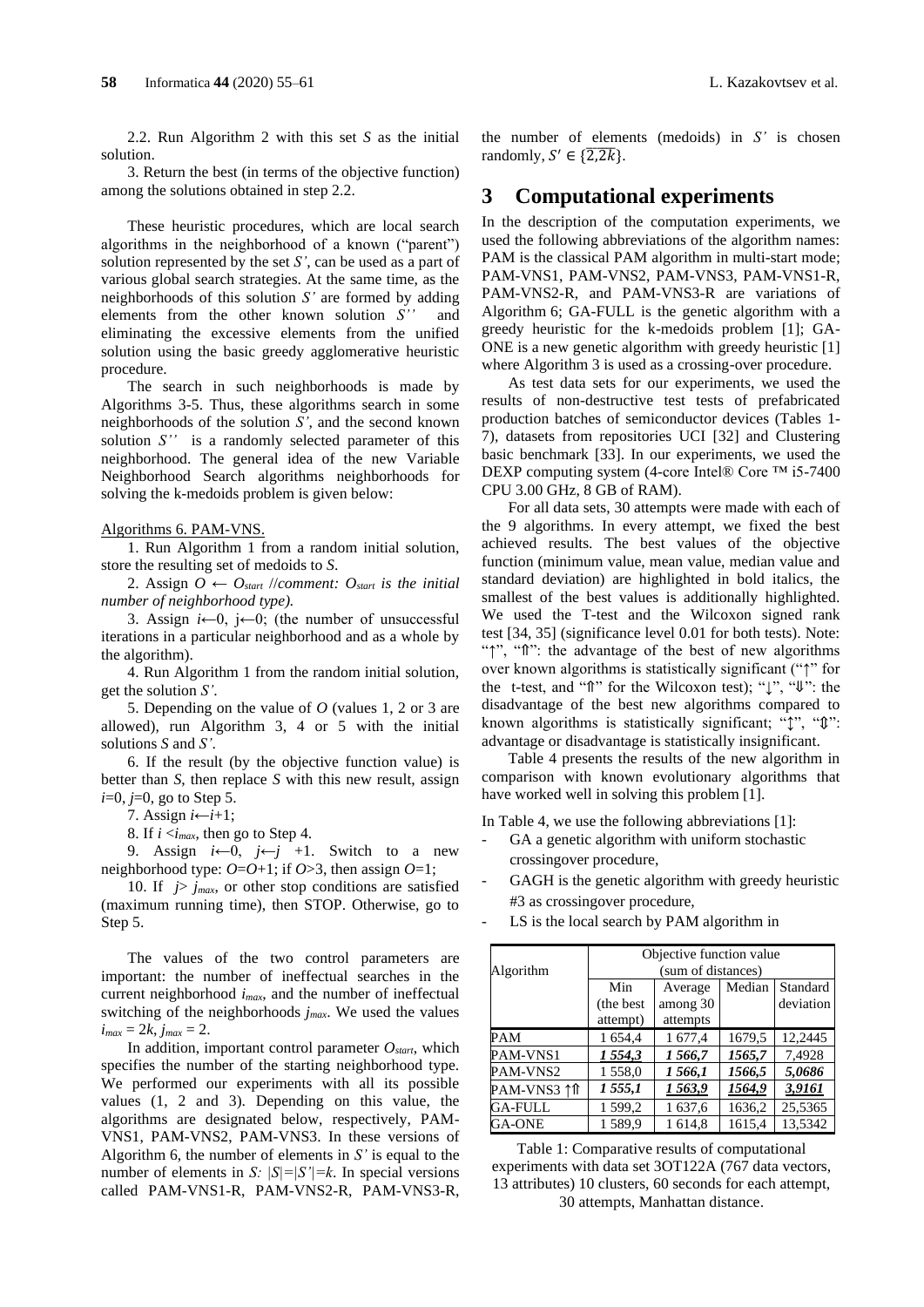| Algorithm      | Objective function value |                               |          |           |  |  |  |
|----------------|--------------------------|-------------------------------|----------|-----------|--|--|--|
|                | (sum of distances)       |                               |          |           |  |  |  |
|                | Min                      | Standard<br>Median<br>Average |          |           |  |  |  |
|                | (the best)               | among 30                      |          | deviation |  |  |  |
|                | attempt)                 | attempts                      |          |           |  |  |  |
| PAM            | 50 184,0                 | 50 883,7                      | 50 693,0 | 472,441   |  |  |  |
| PAM-VNS1 ↑↑    | 45 440,4                 | 45 553,0                      | 45 496,6 | 95,800    |  |  |  |
| PAM-VNS2       | 45 453,7                 | 45 657,7                      | 45 648,4 | 153.329   |  |  |  |
| PAM-VNS3       | 45 444,4                 | 45 637,9                      | 45 594,4 | 177,586   |  |  |  |
| <b>GA-FULL</b> | 46 660,9                 | 48 391,2                      | 48 341,9 | 845,084   |  |  |  |
| <b>GA-ONE</b>  | 47 081.3                 | 48 125.9                      | 47 965,0 | 766.566   |  |  |  |

Table 2: Comparative results of computational experiments with data set 5514BC1T2-9A5 (91 data vectors, 173 attributes) 10 clusters, 60 seconds for each attempt, 30 attempts, Manhattan distance.

| Algorithm      | Objective function value<br>(sum of distances) |                                 |          |                       |
|----------------|------------------------------------------------|---------------------------------|----------|-----------------------|
|                | Min<br>(the best)<br>attempt)                  | Average<br>among 30<br>attempts | Median   | Standard<br>deviation |
| <b>PAM</b>     | 50 184,0                                       | 50 883,7                        | 50 693,0 | 472,441               |
| PAM-VNS1 ↑↑    | 45 440,4                                       | 45 553,0                        | 45 496,6 | 95,800                |
| PAM-VNS2       | 45 45 3.7                                      | 45 657,7                        | 45 648,4 | 153.329               |
| PAM-VNS3       | 45 444,4                                       | 45 637,9                        | 45 594,4 | 177,586               |
| <b>GA-FULL</b> | 46 660,9                                       | 48 391,2                        | 48 341,9 | 845,084               |
| GA-ONE         | 47 081,3                                       | 48 125,9                        | 47 965,0 | 766,566               |

Table 3: Comparative results of computational experiments with data set 1526TL1 (1234 data vectors, 157 attributes) 10 clusters, 60 seconds for each attempt, 30 attempts, Manhattan distance.

multistart mode,

- GA FIX is the genetic algorithm with recombination of fixed-length subsets [36],
- Determ.GH is the deterministic algorithm with greedy heuristic [1] built on the principles of the Information Bottleneck Clustering.
- For some of the datasets, we performed our computational experiments with various number of clusters and various distance metrics (Tables 5-7).

For the genetic algorithms, we used the population size NPOP starting from NPOP=20. In [21], authors show that smaller populations (NPOP<10) in the genetic algorithms with the greedy agglomerative crossingover procedure decrease the accuracy of the result, and larger populations (NPOP>50) slow down the algorithm which also decreases the accuracy.

In all genetic algorithms, we used the simple tournament selection. Traditionally [30], such algorithms do not contain any mutation operator.

# **4 Conclusion**

The results of our computational experiments showed that the new search algorithms in alternating neighborhoods (PAM-VNS) can outperform known algorithms and give more stable results (a lower median and average values and / or standard deviation of the

| Algorithm           | Objective function value             |          |          |           |  |  |
|---------------------|--------------------------------------|----------|----------|-----------|--|--|
|                     | (sum of distances)                   |          |          |           |  |  |
|                     | Standard<br>Min<br>Median<br>Average |          |          |           |  |  |
|                     | (the best)                           | among 30 |          | deviation |  |  |
|                     | attempt)                             | attempts |          |           |  |  |
| PAM                 | 64 232,0                             | 66 520,2 | 66 776,2 | 991,994   |  |  |
| PAM-VNS1 ↑↑         | 55 361,8                             | 55 363,9 | 56 004,1 | 2,457     |  |  |
| PAM-VNS2            | 55 361,8                             | 55 858,4 | 55 904.3 | 359,416   |  |  |
| PAM-VNS3            | 55 383,8                             | 55 755,0 | 55 662,5 | 353.947   |  |  |
| <b>GA-FULL</b>      | 58 789.3                             | 60 629.5 | 61 069,2 | 1187.09   |  |  |
| <b>GA-ONE</b>       | 58 300,2                             | 60 165,4 | 59 689.1 | 1388,62   |  |  |
| GAGH+LS             | 55 361.8                             | 55 364.1 | 55 754.2 | 6.2204    |  |  |
| GAGH                | 55 361.8                             | 55 361.8 | 55 622,3 | 7.8E-12   |  |  |
| GA FIX              | 55 361,8                             | 55 452,7 | 55 814,1 | 240,563   |  |  |
| <b>GA</b> classical | 55 361,8                             | 55 364,1 | 55 638,9 | 6,220     |  |  |
| Determ GH           | 55 998.2                             | 55 998.2 | 56 199,4 | 0,000     |  |  |

Table 4: Comparative results of computational experiments with data set 1526TL1 (1234 data vectors, 157 attributes) 10 clusters, 60 seconds for each attempt, 30 attempts, squared Euclidean distance.

| Algorithm      | Objective function value |                               |          |           |  |  |  |
|----------------|--------------------------|-------------------------------|----------|-----------|--|--|--|
|                | (sum of distances)       |                               |          |           |  |  |  |
|                | Min                      | Median<br>Standard<br>Average |          |           |  |  |  |
|                | (the best)               | among 30                      |          | deviation |  |  |  |
|                | attempt)                 | attempts                      |          |           |  |  |  |
| PAM            | 2 688,57                 | 2 704.17                      | 2 702.58 | 12.3308   |  |  |  |
| PAM-VNS1 ↑↑    | 2 607,21                 | 2 607,25                      | 2 607,21 | 0,1497    |  |  |  |
| PAM-VNS2       | 2 607,21                 | 2 607,43                      | 2 607,21 | 0.4303    |  |  |  |
| PAM-VNS3       | 2 607,21                 | 2 607,34                      | 2 607,21 | 0,4159    |  |  |  |
| <b>GA-FULL</b> | 2 608,22                 | 2 624,97                      | 2 625,77 | 9,5896    |  |  |  |
| GA-ONE         | 2 608,69                 | 2 625.18                      | 2 624,57 | 10.7757   |  |  |  |

Table 5: Comparative results of computational experiments with data set Ionosphere (351 data vectors, 35 attributes) 10 clusters, 60 seconds for each attempt, 30 attempts, Manhattan distance.

| Algorithm     | Objective function value             |          |        |           |  |  |
|---------------|--------------------------------------|----------|--------|-----------|--|--|
|               | (sum of distances)                   |          |        |           |  |  |
|               | Standard<br>Min<br>Median<br>Average |          |        |           |  |  |
|               | (the best)                           | among 30 |        | deviation |  |  |
|               | attempt)                             | attempts |        |           |  |  |
| PAM           | 319,84                               | 343,44   | 346,23 | 15,300    |  |  |
| PAM-VNS1      | 278.63                               | 390.43   | 367.03 | 82,609    |  |  |
| PAM-VNS2      | 333,26                               | 471,15   | 450.34 | 100,259   |  |  |
| PAM-VNS3      | 273,91                               | 354.98   | 352,75 | 54.244    |  |  |
| PAM-VNS1-R    | 301,91                               | 428,14   | 398.28 | 129,216   |  |  |
| PAM-VNS2-R    | 384,62                               | 475,92   | 470,64 | 53,097    |  |  |
| PAM-VNS3-R ↑↑ | 265,96                               | 325.49   | 317.94 | 42,144    |  |  |
| GA-FULL       | 315,57                               | 383,41   | 365,04 | 60,149    |  |  |
| <b>GA-ONE</b> | 343.21                               | 433.01   | 424,73 | 66,036    |  |  |

Table 6: Comparative results of computational experiments with data set Mopsi-Joensuu (6015 data vectors, 2 attributes) 20 clusters, 60 seconds for each attempt, 30 attempts, Euclidean distance.

objective function, a smaller spread of the achieved values) and, consequently, better performance in comparison with known algorithms. The comparative efficiency of the new algorithm and its modifications on several data sets has been experimentally proven.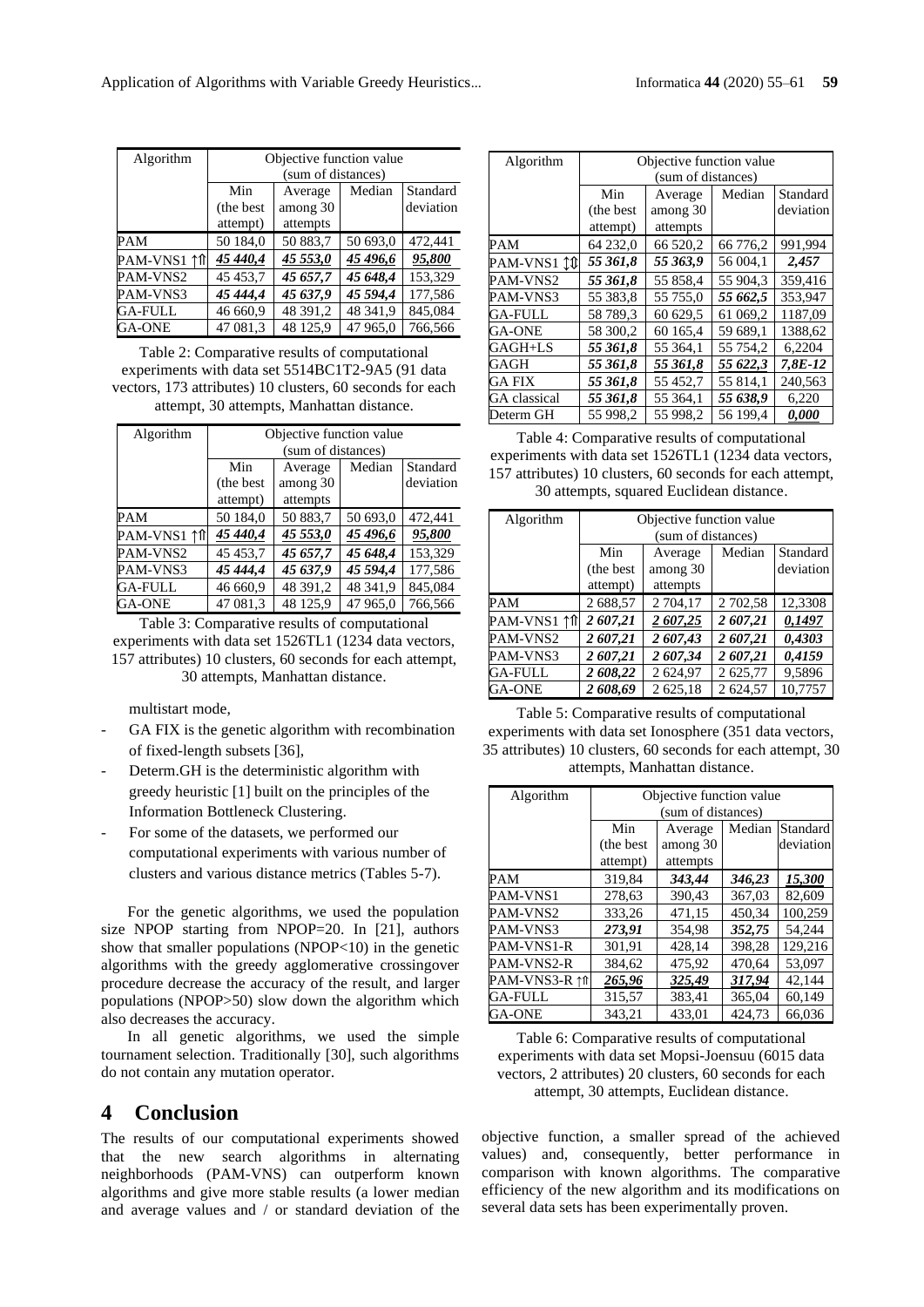| Algorithm         | Objective function value             |          |          |           |  |  |
|-------------------|--------------------------------------|----------|----------|-----------|--|--|
|                   | (sum of distances)                   |          |          |           |  |  |
|                   | Min<br>Median<br>Standard<br>Average |          |          |           |  |  |
|                   | (the best)                           | among 30 |          | deviation |  |  |
|                   | attempt)                             | attempts |          |           |  |  |
| <b>PAM</b>        | 10 763.0                             | 10822.4  | 10 833,0 | 47.127    |  |  |
| PAM-VNS1          | 10 357,0                             | 10530,9  | 10 563,5 | 122.962   |  |  |
| PAM-VNS2          | 10 803.0                             | 11 107.1 | 11 079,5 | 174.118   |  |  |
| PAM-VNS3          | 10429,0                              | 10 594.6 | 10 575,0 | 114.719   |  |  |
| <b>PAM-VNS1-R</b> | 10 400.0                             | 10 659,0 | 10 664,5 | 161.298   |  |  |
| PAM-VNS2-R        | 10 891.0                             | 11 097.0 | 11 096.5 | 187.911   |  |  |
| PAM-VNS3-R 10     | 10 310,0                             | 10 623,3 | 10 597,5 | 214.129   |  |  |
| <b>GA-FULL</b>    | 10 252,0                             | 10 381,3 | 10 393,0 | 72.911    |  |  |
| GA-ONE            | 10 944.0                             | 11 098,0 | 11 064,5 | 112.081   |  |  |

Table 7: Comparative results of computational experiments with data set Chess (3196 data vectors, 37 binary attributes) 50 clusters, 60 seconds for each attempt, 30 attempts, squared Euclidean distance.

However, for some of the considered datasets, the genetic algorithms show their advantages over new algorithms. Genetic algorithms show the best results in the case of a complex relief of the objective function, the presence of plateaus, due to diversity in the population, as revealed in some of the cases considered. One of the most important shortcomings of such algorithms is the possible "dumping" of the entire population into the region of attraction of a single local minimum. Probably, new VNS-algorithms allow us to avoid this drawback due to the continuous random generation of new solutions, which are parameters of the search neighborhood, and allow us to "jump out" of the attraction region.

Therefore, the interest for further research is the combined approach, combining the presence of a certain population with the possibility of generating random solutions, which play a role similar to that of the mutation operator in traditional genetic algorithms.

# **Acknowledgement**

Results were obtained in the framework of the state task No. 2.5527.2017/8.9 of the Ministry of Education and Science of the Russian Federation.

# **References**

- [1] Kazakovtsev L.A. (2016) *The greedy heuristics method for systems of automatic grouping of objects*. Diss ... Dr. tech. of science. Krasnoyarsk. Siberian Federal University.
- [2] Ghosh J., Acharya A. (2011) Cluster ensembles. *Wiley Interdisciplinary Reviews: Data Mining and Knowledge Discovery,* Vol. 1(4), pp..305−315. [https://doi.org/10.1002/widm.32.](https://doi.org/10.1002/widm.32)
- [3] Rozhnov I., Orlov V., Kazakovtsev L. (2018) Ensembles of clustering algorithms for problem of detection of homogeneous production batches of semiconductor devices. *CEUR-WS,* Vol.2098, pp.338-348.

https:// http://ceur-ws.org/Vol-2098/paper29.pdf

- [4] Drezner Z., Hamacher H. (2004) *Facility location: applications and theory*. Berlin:Springer-Verlag.
- [5] Struyf A., Hubert M., Rousseeuw P. (1997) Clustering in an Object-Oriented Environment. *Journal of Statistical Software*, Issue 1 (4), pp.1-30. https://doi.org/ [10.18637/jss.v001.i04.](http://dx.doi.org/10.18637/jss.v001.i04)
- [6] Kaufman L., Rousseeuw P.J. (1990) Finding groups in data: an introduction to cluster analysis. New York:Wiley. https://doi.org/10.1002/9780470316801

[7] Moreno-Perez J.A., Roda Garcia J.L., Moreno-Vega J.M. (1994) *A Parallel Genetic Algorithm for the Discrete p-Median Problem*. Studies in Location Analysis, Issue 7, pp.131-141.

- [8] Wesolowsky, G. (1993) The Weber problem: History and perspectives. *Location Science*, No.1, pp.5-23.
- [9] Drezner Z., Wesolowsky G.O. (1978) A Trajectory Method for the Optimization of the Multifacility Location Problem with lp Distances. *Management Science*, Vol.24, pp.1507-1514. <https://doi.org/10.1287/mnsc.24.14.1507>
- [10] Farahani R., Hekmatfar M. (2009). *Facility location: Concepts, models, algorithms and case studies*. Berlin Heidelberg:Springer-Verlag. <https://doi.org/10.1080/13658816.2010.528422>
- [11] Deza M.M., Deza E. (2013) Metrics on Normed Structures. *Encyclopedia of Distances*. Berlin Heidelberg: Springer, pp.89-99. https://doi.org/10.1007/978-3-642-30958-85.
- [12] Weiszfeld, E. (1937) Sur le point sur lequel la somme des distances de n points donnes est minimum. *Tohoku Mathematical Journal*, Vol.43, No.1, pp.335-0386. https://link.springer.com/article/10.1007/s10479- 008-0352-z
- [13] Kaufman L. and Rousseeuw P.J. (1987) Clustering by means of Medoids. *Statistical Data Analysis Based on the L1-Norm and Related Methods*, Springer US. pp. 405-416.
- [14] Kochetov Yu., Mladenovic N., Hansen P. (2003) Local search with alternating neighborhoods. *Discrete analysis and operations research,* Series 2, Vol.10(1), pp.11-43.
- [15] Nicholson T. A. J. (1965) A sequential method for discrete optimization problems and its application to the assignment, traveling salesman and tree scheduling problems. *J. Inst. Math. Appl,* Vol.13, pp.362-375.

https://doi.org[/10.1093/imamat/3.4.362](https://doi.org/10.1093/imamat%2F3.4.362)

[16] Page E. S. (1965) On Monte Carlo methods in congestion problems. I: Searching for an optimum in discrete situations. *Oper. Res.* Vol.13(2), pp. 291-299.

<https://doi.org/10.1287/opre.13.2.291>

- [17] Kernighan B. W., Lin S. (1970) An efficient heuristic procedure for partitioning graphs. *Bell Syst. Tech. J*. Vol.49. pp.291-307. https://doi.org/10.1002/j.1538-7305.1970.tb01770.x
- [18] Rastrigin L.A. (1978) Random search specificity, stages of history and prejudice. *Questions of*